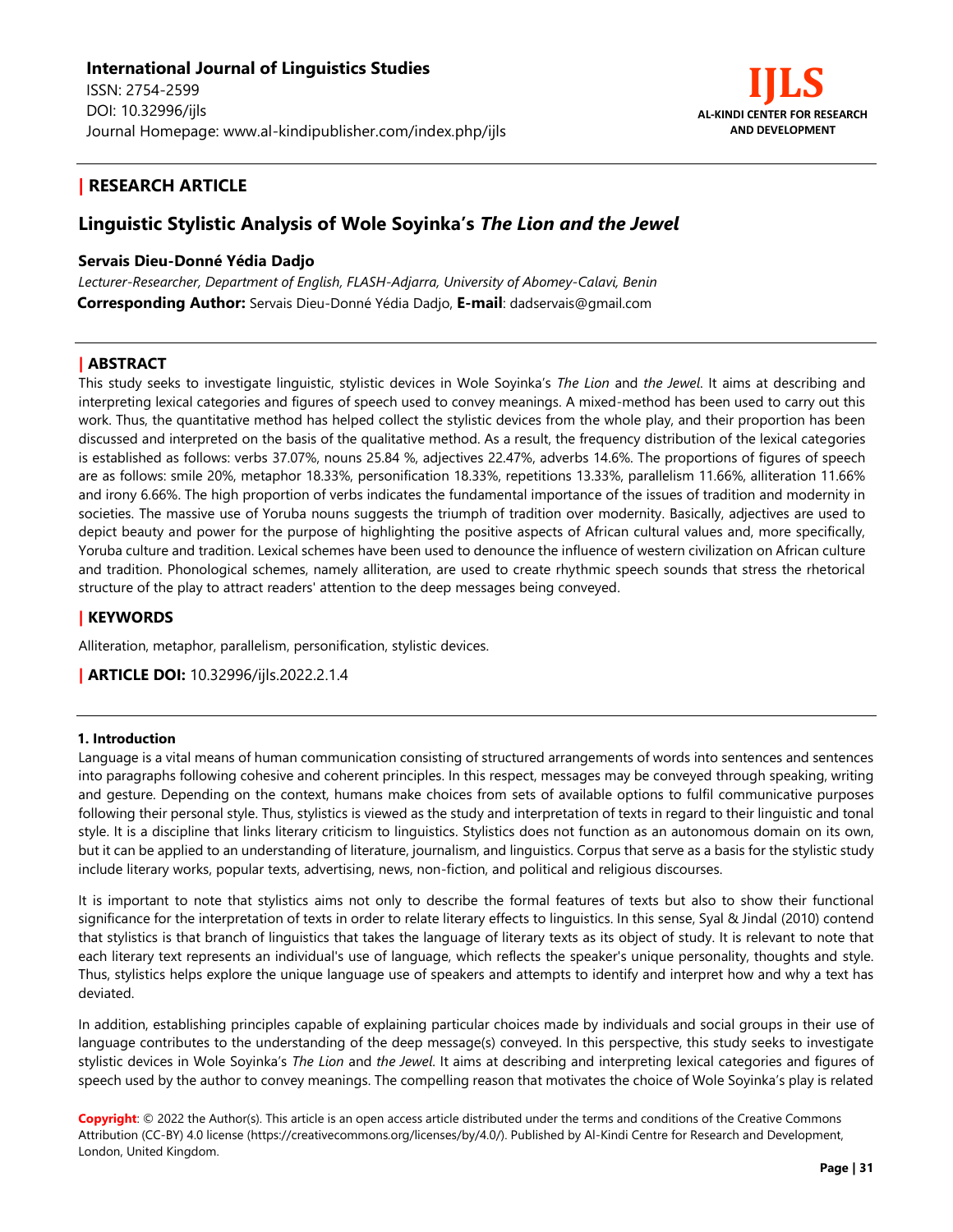to his language style typically rooted in African culture and tradition.

## **2. Literature Review and Theoretical Framework**

## *2.1 Literature Review*

Leech & Short (2007) view style as the way in which language is used in a given context to portray a particular idea. Therefore, style is the basic thing that gives uniqueness to every writer. The language of poetry is different from the language of other literary genres. Style is involved in both spoken and written literary and nonliterary types of language, but it is particularly associated with the written form of the literary texts. The basic reasons that underpin an author's style are related to the idea he/she has in mind, the language context and the purpose. This is achieved through a selection of specific words, phrases and sentences.

In other words, style is the process of selection and combination involved in writing a fictional work. This means that style denotes the writer's choice of words (diction) and the way such choices are arranged in sentences and longer units of discourse. An author chooses a particular way of writing a text because of certain ideas in mind that he/she intends to convey to readers. Thus, it can be contended that every style in writing/speaking creates an effect on readers/listeners. As for Wales (1989), style refers to the perceived distinct manner of expression in writing or speaking, just as there is a perceived manner of doing things, no two people will have the same style in writing; style is frequently used in literary criticism and especially in stylistics. He further views style as the set or sum of linguistic features that seem to be characteristics whether of register, genre or period (Wales, 1989:433-434).

It is important to note that there are two categories of stylistics: literary stylistics and linguistic stylistics. The former is done for the purpose of commenting on the quality of a text and assists in understanding the meaning of a text, whereas the latter deals with the identification of language patterns in written and spoken texts. Stylistics is the study of devices in the language (such as rhetorical figures and syntactical patterns) that are considered to produce an expressive or literary style. The stylistic tools employed are morphology, graphology, syntax and lexico-semantics.

Finch (2000), in his research on stylistics, observes that stylistics is concerned with using linguistic methods to study the concept of style in a language. For him, every time we use language, we necessarily adopt a style of some sort: we make a selection from a range of syntactic and lexical possibilities according to the purpose of the communication. He also observes that the study of style has traditionally been the preserve of literary criticism, but since the rise of linguistics, there has been a more systematic attempt to provide a 'linguistic' foundation for literary effects. This means that the study of style has always been restricted to the literary aspects, but with the evolution of time, style can be studied through a linguistic perspective. He concludes that it aims at establishing principles that can explain the particular choices made by individual and social groups in their use of languages, such as socialization, the production or reception of meaning, literary criticism and critical discourse analysis.

For Wales (1989), the goal of most stylistics is not simply to describe the formal features of texts for their own sake, but in order to show their functional significance for the interpretation of the text; or in order to relate literary effects or themes to linguistic 'triggers' where to avoid vague and impressionistic judgments about the way formal features are manipulated. He contends that one of the objectives is to see how language contributes to the literariness of a text.

Lawal (2003) states that stylistic is mainly concerned with the analysis and description of the linguistic features of a text in relation to the meaning. A good way to know a work of art is successful is to look at the choice of words and the meaning it conveys since all actions are backed up by reasons.

As for Crystal (2008), stylistics is a bridge (link) discipline between linguistics and literature. 'It is a branch of linguistics that studies the features of situationally distinctive uses (varieties) of language and tries to establish principles capable of accounting for the particular choices made by individual and social groups in their use of language. Stylistics aims to account for how texts project meaning, how readers construct meaning and why readers respond to texts the way that they do. It studies how individuals make language choices in different situations for different purposes. It is applied to reveal the style of words, clauses or sentences within the advertisements. He concludes that stylistic tries to point out the rules guiding such choices made by individuals and describes them.

# *2.2 Theoretical Framework*

This section deals with the definitions of the key concepts and expressions which have been used in this study. As mentioned above, stylistics is the study and interpretation of texts from literary and linguistic perspectives. Thus, the theoretical framework of this study basically focuses on lexical categories and figures of speech.

#### *2.2.1 Lexical Categories*

Leech and Short (2007) divide the checklist of the lexical categories into five points: general, nouns, adjectives, verbs and adverbs.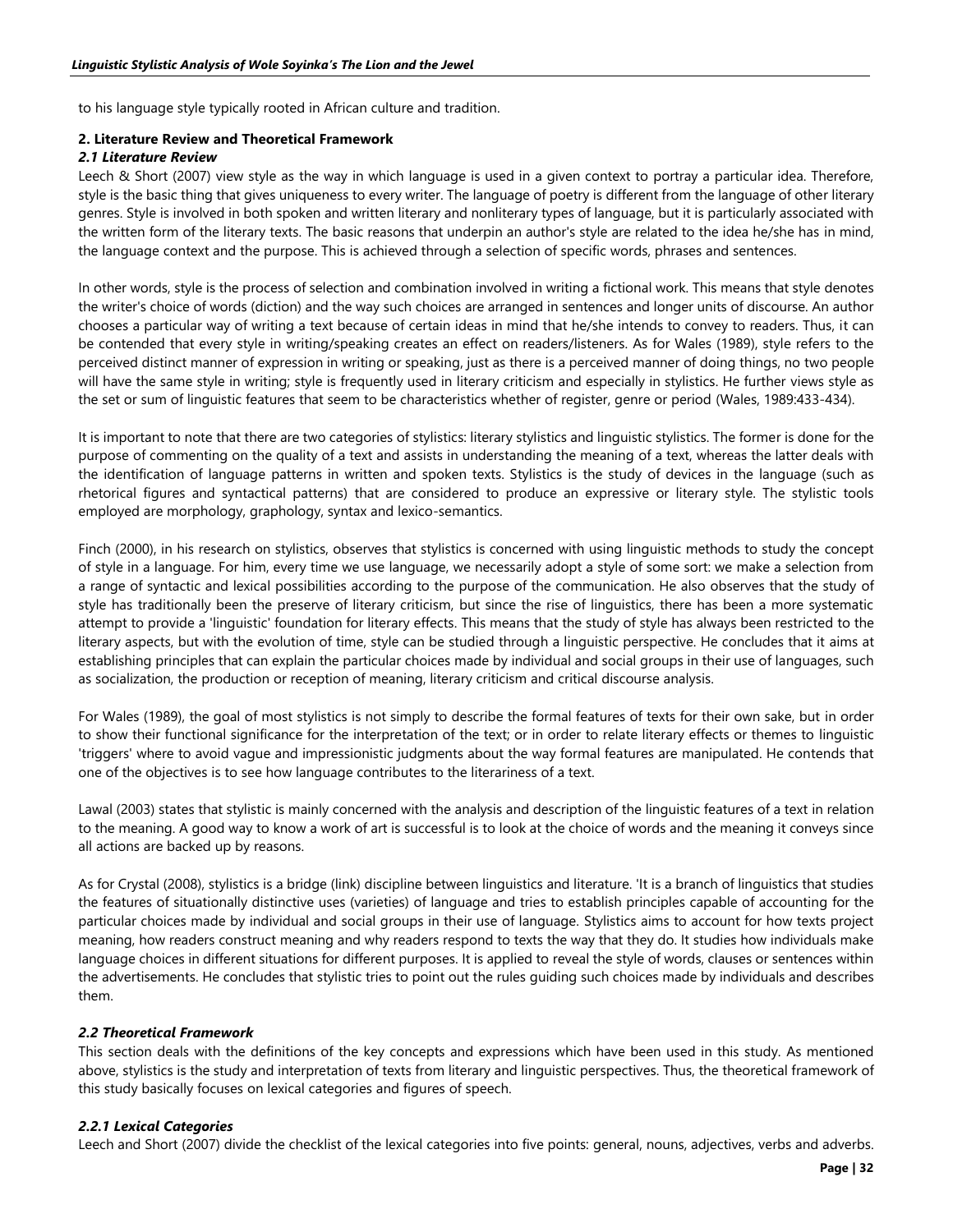- General: is the vocabulary simple or complex; formal or colloquial; descriptive or evaluative; particular or specific.
- Nouns**:** a noun is a member of a syntactic class that includes words that refer to people, places, things, ideas, phenomenon, substance or concepts, whose members may act as any of the following: subjects of the verb, objects of the verb, indirect object of the verb, or object of a preposition (or postposition), and most of whose members have inherently determined grammatical gender (in languages which inflect for gender). A noun can be abstract (e.g., noun referring to events, perceptions, processes, moral qualities, social qualities); concrete, proper or collectives.
- Adjectives**:** an adjective is a word that belongs to a class whose members modify nouns. An adjective specifies the properties or attributes of a noun referent.
- Verbs**:** a verb is a member of the syntactic class of words that typically indicates an event, an action, or state constitute singly or in a phrase, a minimal predicate in a clause, govern the number and types of other constituents which may occur in the clause. It carries an important part of the meaning.
- Adverbs**:** an adverb is a word that modifies a verb, adjective, other adverbs, or various other types of words, phrases, or clauses. It is a word belonging to a class of words that modify verbs for such categories as time, manner, place or direction.

#### *2.2.2 Grammatical Categories*

Grammatical categories include nine key elements as follows: sentence type, sentence complexity, clause types, clause structure, noun phrases, verb phrases, other phrase types, word classes and general.

- Sentence type: It involves the use of statements that can be declaratives, questions, commands, exclamations, or minor sentence types (such as sentences with no verb). There are four types of sentences: simple, compound, complex, and compound-complex. Each sentence is defined by the use of independent and dependent clauses, conjunctions, and subordinators.
- Sentence complexity: A complex sentence contains at least one independent clause and one dependent clause. The clauses in a complex sentence are combined with conjunctions and subordinators that help the dependent clauses relate to the independent clause.
- Clause types: Like a phrase, a clause is a group of related words, but unlike a phrase, a clause has a subject and verb. There are several different types of clauses that can be used to develop sentences: relative, noun, and adverbial. An independent clause, along with having a subject and verb, expresses a complete thought and can stand alone as a coherent sentence. In contrast, a subordinate or dependent clause does not express a complete thought and therefore is not a sentence. A subordinate clause standing alone is a common error known as a sentence fragment.
- Clause structure: it is the most widely-studied phenomenon within the syntactic theory because it refers to how words and phrases are embedded within a sentence their relationships to each other within a sentence.
- **Noun phrases:** it is a phrase that has a noun (or indefinite pronoun) as its head or performs the same grammatical function as a noun. They may function as verbs, subjects, and objects, as predicate expressions and as complements of prepositions.
- **Verb phrases**: are verbs with another word or words indicating tense, mood, or person. It is a part of a clause or sentence comprising a verb and, at the same time, describes more information about the subject. It is also a phrase that acts as an adverb or adjective and comprises a verb and its complements which may be either modifiers or objects.
- Other phrase types: There are other phrase types such as prepositional phrases, adverb phrases, adjective phrases. A prepositional phrase is a group of words consisting of a preposition. An adverb phrase is a group of words that function as an adverb in a sentence. An adjective phrase is a group of words that describe a noun or pronoun in a sentence.

#### *2.2.3 Figures of Speech*

They are features that are foregrounded in some way from general norms of communication by means of the language code. Such features are traditionally categorized following their schemes and tropes below:

- Grammatical and lexical schemes: they include parts of grammar, parts of speech, clauses and phrases used in writing. It helps us find out subtleties of time, place, and what is done, what is going to be, and what was in the past. We can know the author's intended meanings through grammatical analysis of texts and foreshadowing meanings and events. Lexical schemes are the total amount of vocabulary items and the use of words in a piece of text. It includes the study of individual words and idioms in different linguistic contexts. It involves the study of semantics, word formation and morphology.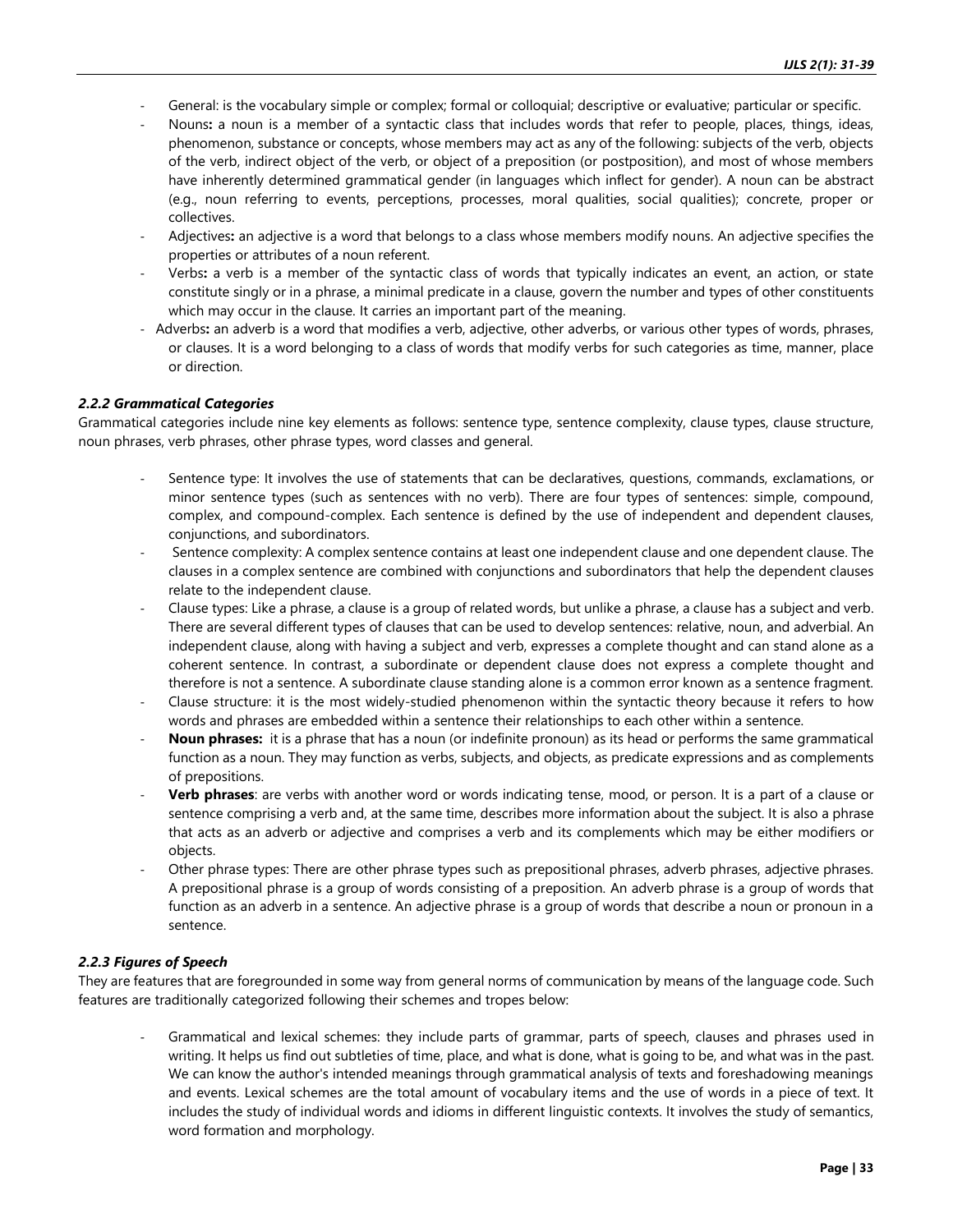- Phonological schemes: it focuses on analyzing sound patterns, the utterance of different words and forming systemic use of sound in the language in order to know about the meaning, ideas, focuses and idiosyncratic behaviours in a text. The phonological devices are alliteration, repetition, consonance, assonance etc.
- Tropes**:** it refers to any type of figure of speech, theme, image, character, or plot element that is used many times. Such deviations often constitute the clue to special interpretations associated with traditional figures of speech such as metaphor, metonymy, synecdoche, paradox, irony.

## *2.2.4 Cohesion*

Cohesion is the ties and connections within a text. It is a term in linguistics that refers to how the structure and content of a sentence or text are linked together to create meaning. It needs to be achieved in a sentence, within a paragraph and across paragraphs for a text to make sense. It means that writing is well structured with linked ideas that follow a logical pattern.

## *2.2.5 Context*

Context is a term in linguistics that refers to text in which a word or passage appears and which helps ascertain its meaning. It is words that surround others words and impacts their meaning or the setting in which something occurs.

## **3. Methodology**

This research work attempts to investigate linguistic, stylistic devices in *The Lion* and *the Jewel*, a playthrough in which the Nigerian writer Wole Soyinka depicts African culture and tradition as well as the influences of western civilization on Africa. A mixed-method (quantitative and qualitative methods) has been used to carry out this work. Indeed, the quantitative method has helped collect the stylistic devices from the whole play. Thus, the devices such as lexical categories, grammatical and lexical schemes, phonological schemes and tropes have been identified, and their frequency distribution has been determined. Illustrative instances of each linguistic, stylistic device have been provided. In addition, the implication of the proportion of each linguistic, stylistic device has been discussed and interpreted on the basis of the qualitative method.

#### **4. Data Analysis**

This section deals with practical linguistic, stylistic analysis of *The Lion and the Jewel* to describe and interpret lexical categories and figures of speech that Soyinka has used to convey meanings.

# *4.1 Lexical Categories*

The frequency distribution of lexical categories identified in the selected play are recapitulated in Table 1 below:

| <b>Lexical categories</b> | <b>Frequency</b>   | Percentage |
|---------------------------|--------------------|------------|
| Verb                      | 33                 | 37.07      |
| Noun                      | 23                 | 25.84      |
| Adjective                 | 20                 | 22.47      |
| Adverb                    | 13                 | 14.6       |
| Total                     | 89                 | 100        |
|                           | $\sim$<br>$     -$ |            |

# **Table 1: Frequency Distribution of Lexical Categories**

(Source: Dadjo, 2022)

The table above shows that 33 verbs representing 37.07% have been identified in the play. They are followed by nouns (23) as they represent 25.84 %, and adjectives (20) representing 22.47%, and adverbs (13) representing 14.6%.

#### *4.1.1 Nouns***:**

The different types of nouns identified in the selected play are displayed below:

- Concrete Noun: English suit, tennis shoes, book, camera, pail, window, machine, slippers, ear.
- Abstract Noun: love, culture, tradition, heart, business
- Proper Noun: Sidi, Baroka, Lakunle, Sadiku, Ailatu, Ilujinle, Badagry, Lagos, Bale.

The writer has used proper nouns mainly to refer to the main characters (Sidi, Baroka, Lakunle, Sadiku) because the story is mainly set around these four characters due to their relationship (Sidi with Lakunle and Sidi with Baroka and Sadiku). Also, proper nouns of countries, mainly Badagry and Lagos and Ilujinle, are mentioned. It must be noted that collective nouns are completely nonexistent.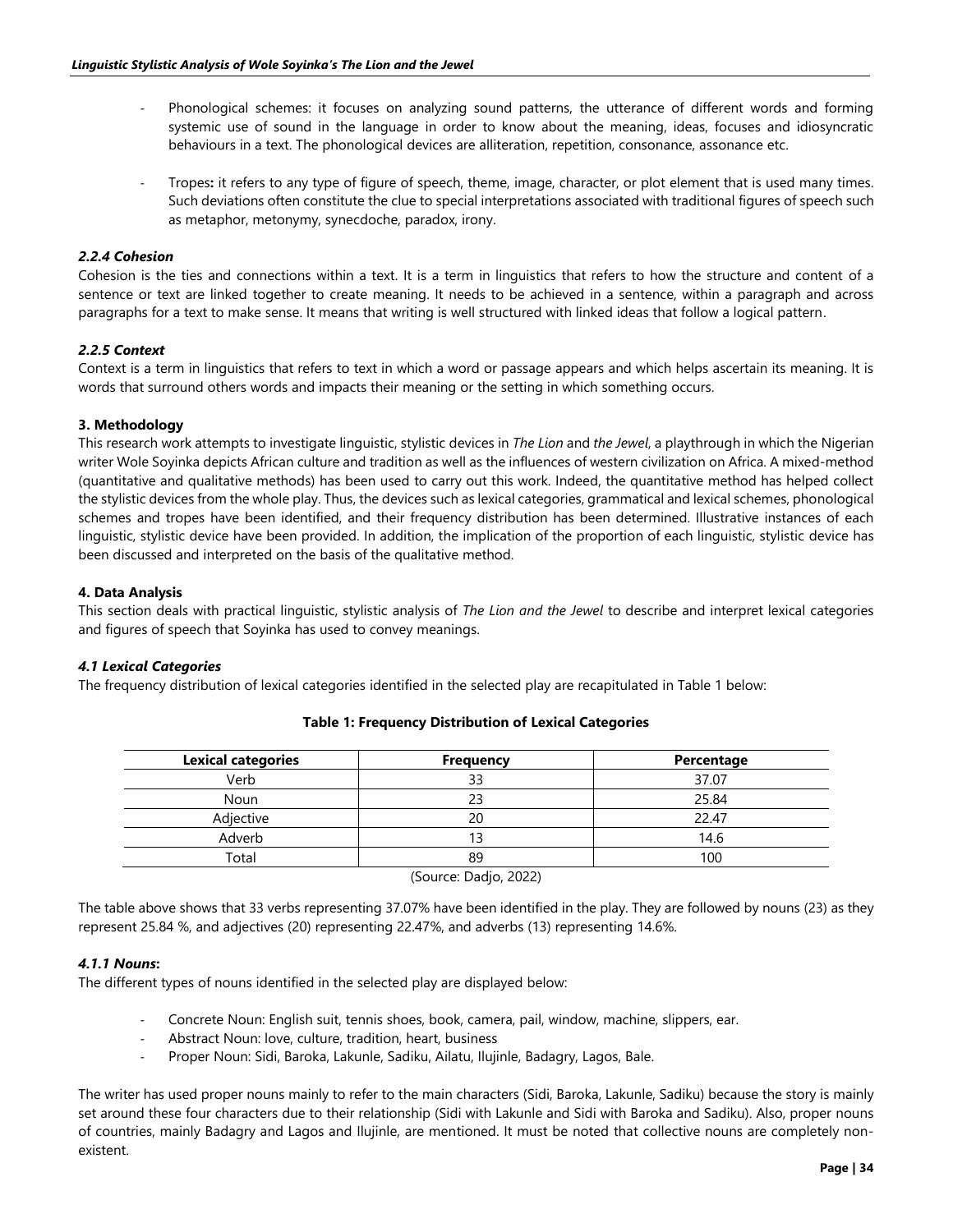## *4.1.2 Adjectives*

Adjectives are the third most used grammatical word class from the play's three parts. Most of the adjectives describe an object or a person as follows: long, beautiful, powerful, vain, miserly, jealous, favourite, shameless, lawful, stubborn, frail, insincere, masculine, unhealthy, remarkable, energetic, lustful, unpalatable, soulful, foolish.

## *4.1.3 Verbs*

The verbs carry an important part of the meaning, mainly showing actions instead of states. Two types of verbs have been identified: dynamic and cognitive verbs.

- Dynamic / action verbs: take, makes, opens, tell, ask, stand, run, help, keep, talk, treat, buy, eat, kisses, stops, sprinkled, goes, begin, say
- Cognitive verbs: like, want, worry, look, take care, treat, feel, hear, mean, wishes, forget.

#### *4.1.4 Adverbs*

Adverbs are the least used in the grammatical word classification. The types of adverbs identified in the play are displayed as follows:

- Manner: right, back, over, softly, closely, suddenly, slowly, partially, quickly
- **Time:** before, since, eventually, never

#### *4.2 Figures of Speech*

The frequency distribution of figures of speech identified in the selected play are recapitulated in Table 2 below:

## **Table 2: Frequency Distribution of Figures of Speech**

| <b>Figures of speech</b> | <b>Frequency</b> | Percentage |
|--------------------------|------------------|------------|
| Simile                   | 12               | 20         |
| Metaphor                 | 11               | 18.33      |
| Personification          | ا 1              | 18.33      |
| Repetition               |                  | 13.33      |
| Parallelism              |                  | 11.66      |
| Alliteration             |                  | 11.66      |
| Irony                    |                  | 6.66       |
| Total                    | 60               | 100        |

(Source: Dadjo, 2022)

The results show a predominance of smiles representing 20%, followed by metaphor and personification, representing 18.33%. Repetitions are relatively important as they represent 13.33%. Parallelism and alliteration are relatively low as they represent each 11.66%, whereas irony is low with 6.66%.

#### *4.2.1 Grammatical and lexical Schemes*

The schemes identified in the selected play concern repetitions and parallelism that the writer uses to foreground some ideas. Repetitions are used in the three parts of the selected play. In the illustrations below, repetitions are highlighted in bold:

- (1) 'And **look at that! Look, look at that**' (p.2)
- (2) '**No, no**. I have fallen for that trick before.' (p.4)
- (3) '**Now, now,** Sidi…' (p.4)
- (4) '**Nonsense? Nonsense**? Do you hear?' (p.6)
- (5) '**Wasted! Wasted**! Sidi, my heart bursts into flowers with my love' (p.6)
- (6) **'Bush-girl you are, bush-girl** you'll always be; Uncivilized and primitive

#### **girl bush**!' (p.9)

(7) '**You** are dressed like **him. You** look like **him. You** speak his tongue. **You**

think like **him**. **You**'re just as clumsy in your Lagos ways. **You**'ll do for **him**!" (p.14)

The lexical scheme 'Look at that' has been used repeatedly to denounce Western culture's influence on African traditional culture. In the same sense, the lexical schemes 'You…..him' have been used repeatedly to depict modernity as clumsy.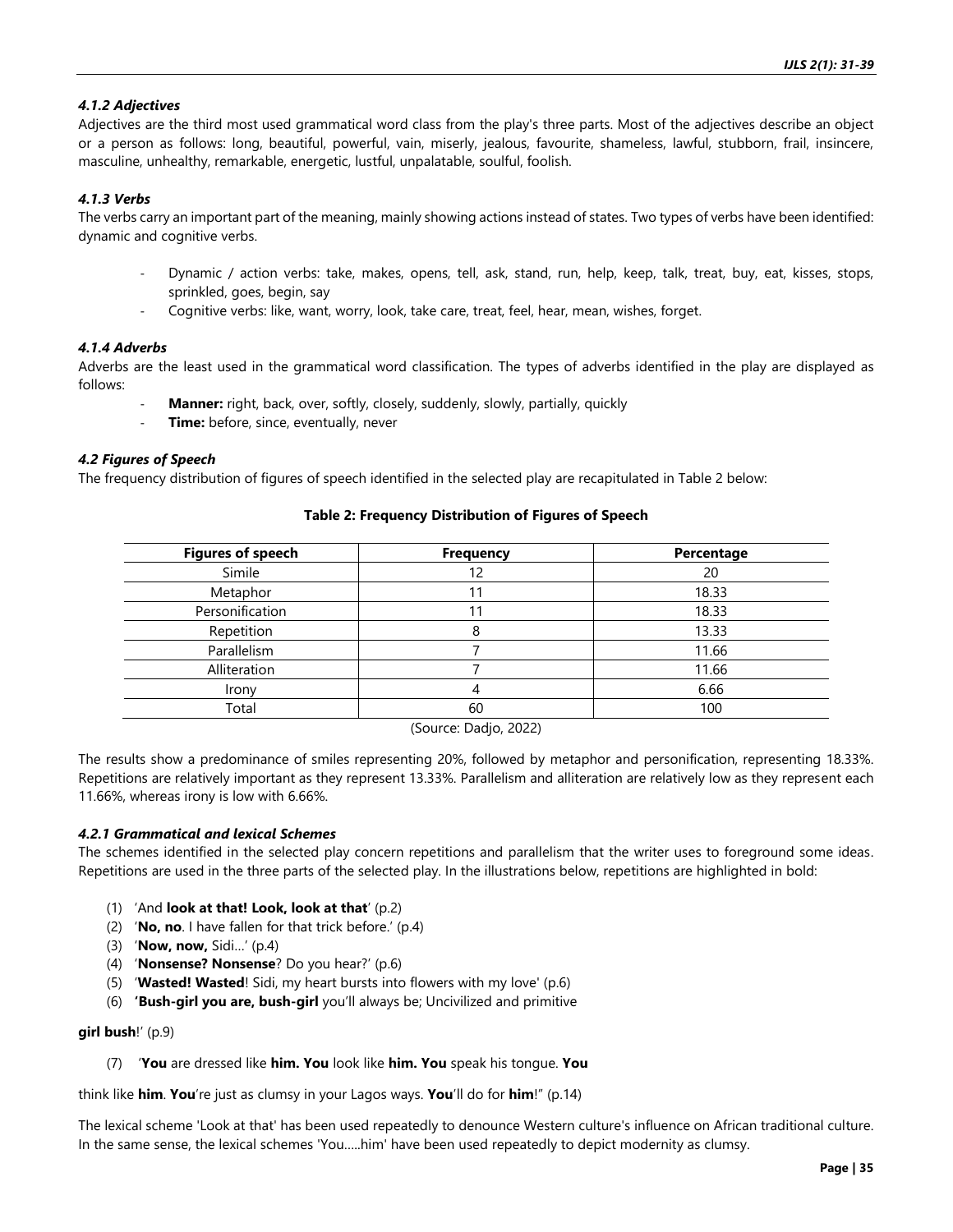Parallelism is known as a device common in rhetoric that depends on the principle of equivalence or on the repetition of the same structural pattern. (Wales, 1989: 335). In the illustrations below, parallelisms are highlighted in bold:

- (1) 'If the snail **finds splinters** in his shell, he **changes house**.' (p.6)
- (2) '**A savage custom**, **barbaric, out-dated, Rejected, denounced, accursed, Excommunicated, archaic, degrading. Humiliating. Unspeakable, redundant. Retrogressive, remarkable, unpalatable**.' (p.7)
- (3) "Sidi, I do not seek a wife **to fetch and carry, to cook and scrub, to bring forth children by the gross**...' (pp.7, 8)
- (4) 'Beauty **beyond the dreams** of a goddess' (p.10)
- (5) 'They **marked the route** with stakes, **ate through the jungle and began the tracks'** (p.24)
- (6) 'No Bale, but words are beetles **boring at my ears**, and my **head becomes a jumping bean**. Perhaps after all, as the school teacher tells me often, I have a simple mind.' (p.53)
- (7) 'The proof of wisdom is the wish to learn even from children. And the haste of youth **must learn its temper from the gloss of ancient leather**, from a strength **knit close along the grain**. The school teacher and I must learn one from the other. Is this not right?' (p.54)

From the above examples, parallelisms are used to stress equivalences in the use of specific expressions.

#### *4.2.2 Phonological Schemes*

The most noticeable and frequent phonological scheme identified in the play is alliteration. According to (Wales 1989), alliteration is the repetition of the initial consonant in two or more words (Wales, 1989: 18). In the following instances, alliterations are highlighted in bold for illustration:

(1) '**Well**, go there. Go to these places **where women will** understand you' (p.5)

The speech sound /w/ appearing in **well, where, women** and **will**

(2) 'If the **snail** finds **splinters** in his shell, he **changes house'** (p.6)

The speech sound /s/ appearing in **snail, splinters, changes** and **house**

(3) 'An ignoble **custom, infamous, ignominious shaming** our heritage before the world." (p.7)

The speech sound /m/ appearing in **custom, infamous, ignominious** and **shaming**

(4) '**With** the **lowest** of the **low**. **With** the dug-out village latrine!' (p12)

The speech sound /w/ appearing in **with, lowest** and **low**

(5) **'**Yes, yes…it is **five full** months since last. I took a **wife…five full** months…" (p.18)

The speech sound /f/ appearing in **five, full** and **wife**

(6) '**Him**? Pay no more **heed** to that than you would a eunuch' (p.19)

The speech sound /h/ appearing in **him** and **heed**

(7) 'Have you *no* shame that at your age, You **neither read nor write nor** think? You spend your days as **a senior** wife, Collecting **brides** for Baroka' (p.37)

The speech sound /n/ appearing in **no, nor, neither** and **senior**; and the speech sound /r/ appearing in **nor, read, write, brides**

The above examples share some phonological features that are highlighted in italics. Such features are known as alliteration. Phonological schemes, namely alliteration, are used to create rhythmic speech sounds that stress the rhetorical structure of the play for the purpose of attracting readers' attention to the deep messages being conveyed.

#### *4.2.3 Tropes*

They are figures of speech that twist words away from their usual meaning or collocations: what Leech (1969) describes as a foregrounded irregularity of context (Wales, 1989: 468). Here, language is used figuratively, giving extra meaning, known as figures of speech. Basically, the figures of speech identified in the selected play are irony, metaphors, personification and smile.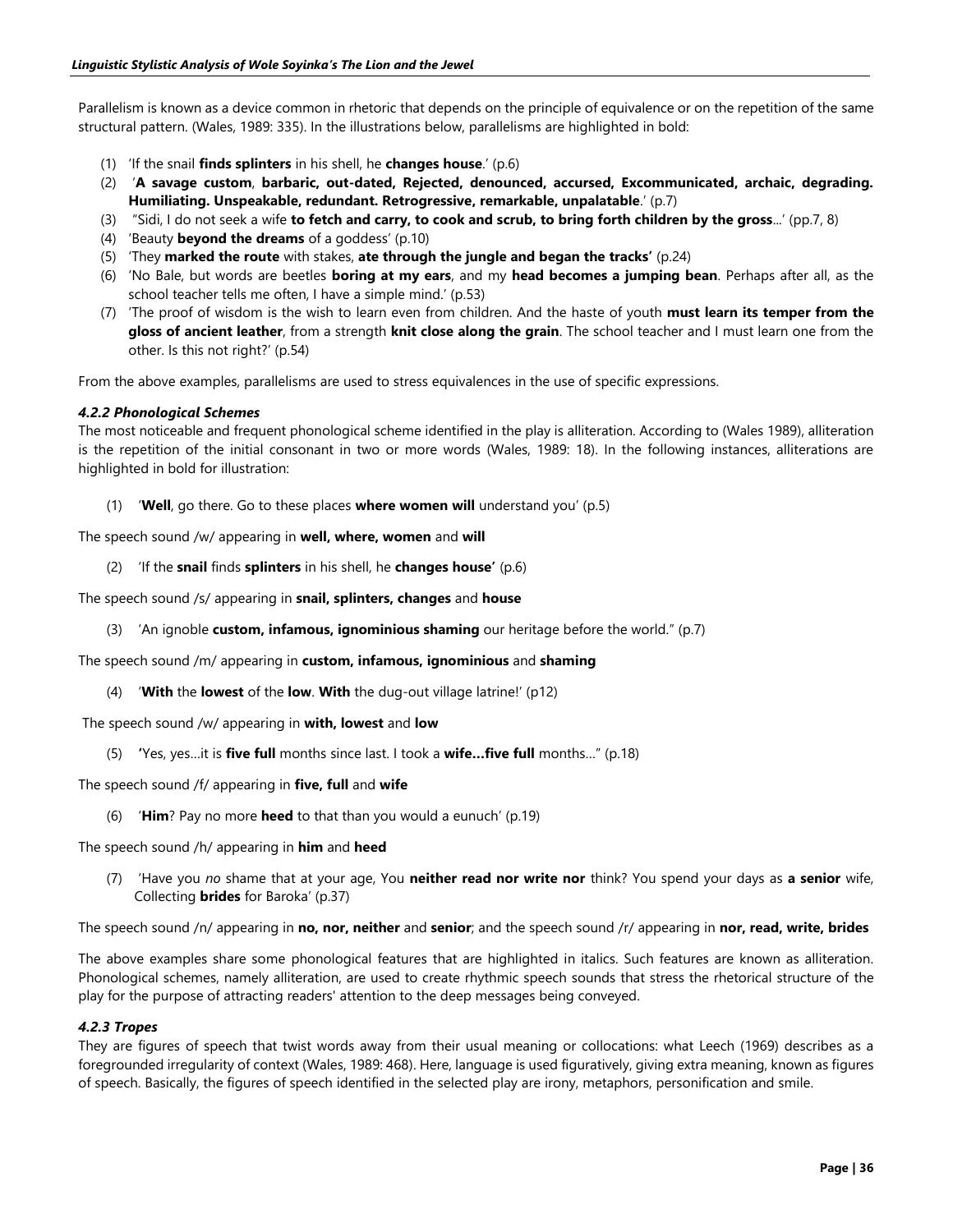The irony is a figure of speech or trope that dissimulates meaning. It is found when words actually used appear to mean quite the opposite of the sense actually required in the context and presumably intended by the speaker (Wales, 1989: 263). The following instances illustrate irony highlighted in bold.

## (1) '**You won**. **You won**!' (p.''44)

The writer uses irony to show us that Sidi does not seem to know at that point that Baroka will throw her and win her hand for marriage.

- (2) '**The haste of youth** must learn its **temper from the gloss of ancient leather**, from a strength knit close along the grain. **The school teacher and I must learn one from the other**.' (p.54)
	- A metaphor is a figure of speech through which one field of reference is carried over or transferred to another (Wales, 1989: 295). In the examples below, metaphors are highlighted in bold for illustration
- (1) 'Lakunle whines to Sidi; **my heart** bursts into **flowers with my love**. But you, you and the dead of this village trample it with feet of ignorance' (p. 6)

The writer uses the metaphor of the **flower of his love** but then depicts that flower being trampled into oblivion by the callous village. This metaphor illustrates Lakunle's hyperbolic tendencies. He describes his heart as being delicate and fragile, which ironically is not the case: as he intends to marry Sidi, the putative love of his life, he thinks it is too scary and too soon. Then, he forgets her almost immediately by chasing after another village girl.

(2) '**Sidi** will not make herself a **cheap bowl** for the village spit' (p.7)

The author uses this metaphor to stress Sidi's opinion about the bride-price.

(3) '**You'd** be **my chattel**, **my mere property'** (p.8)

A modern wedding appears to be better than paying a dowry through this metaphor.

#### (4) '**Romance** is the **sweetening of the soul'** (p.10)

Here, Lakunle is trying to convince Sidi.

(5) '**The jewel** of Ilujinle' (p.21)

Here, Sidi is trying to compliment herself.

# (6) '**I** am **the twinkle of a jewel**. But he is the **hind-quarters of a lion'** (p.23)

Sidi does not seem to realize that a lion remains an animal of power till its death.

- Personification is a figure of speech or trope in which an inanimate object, animate non-human or abstract quality is given human attributes (Wales, 1989: 349). In the following instances, personified entities are highlighted in bold for illustration.
- (1) 'Sidi, my **love** will open your mind.' (p.6)
- (2) 'Can **the stones** bear to listen to this?' (p.6)
- (3) '**The village** is on holiday, you fool.' (p.14)
- (4) 'And **my images** have taught me all the rest.' (p.21)
- (5) 'I thought **the world** was mad.' (p.28)
- (6) '**My armpit** still weeps blood.' (p.39)
- (7) '**My beard** tells me you have been a pupil.' (p.47)
- (8) '**Our thoughts** fly crisply through the air.' (p.53)

The above examples illustrate how some entities have been used as humans, especially non-human or abstract nouns or inanimate entities. In other words, some non-human entities have been personified for the purpose of depicting African beauty on the one hand and the importance of love in human societies on the other hand.

- A simile is a figure of speech whereby two concepts are imaginatively and descriptively compared (Wales, 1989: 421). In the following instances, smiles are highlighted in bold for illustration.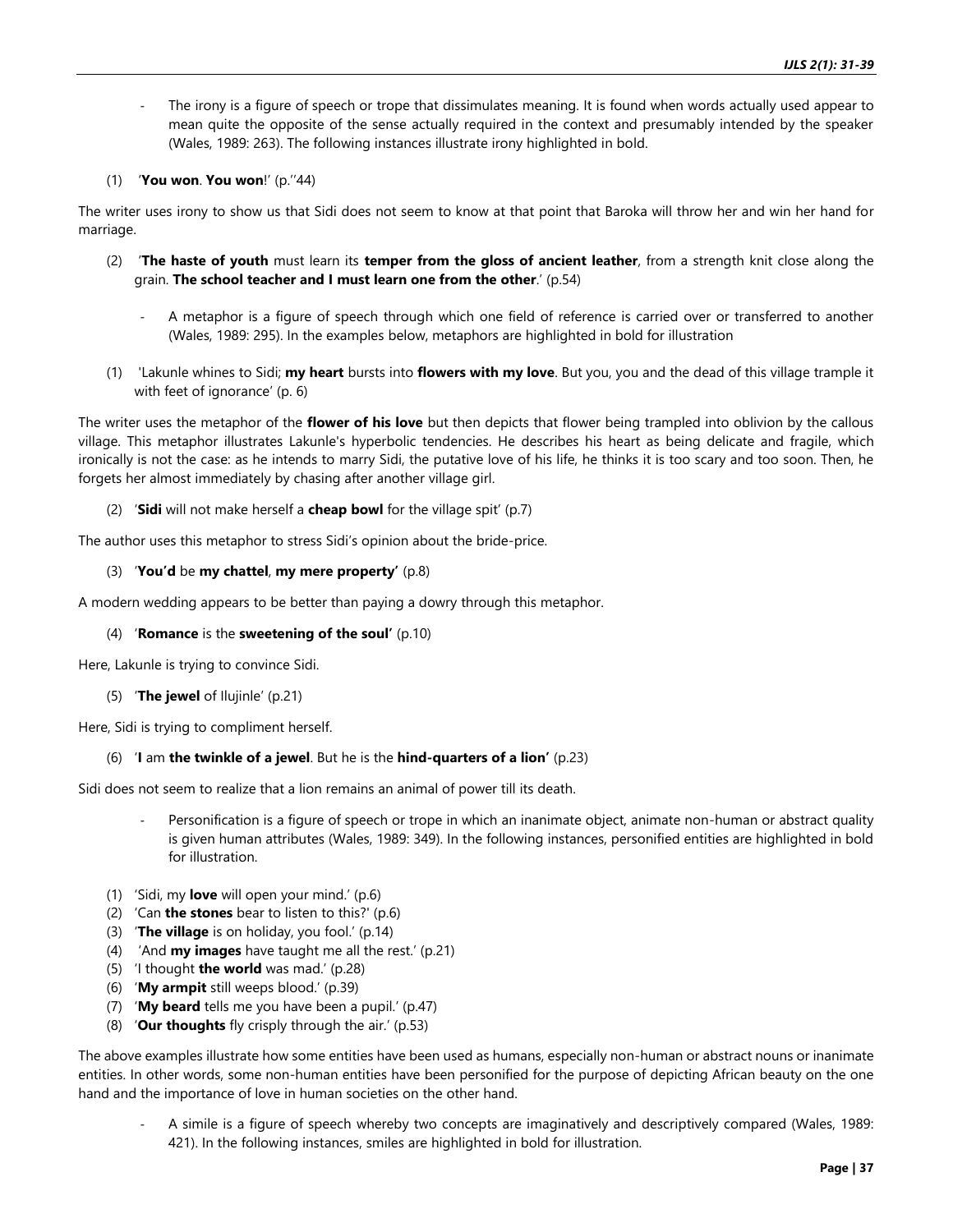- (1) 'But you are as **stubborn** as **an illiterate goat'** (p.2)
- (2) 'My **love** will open your mind like **the chaste lead in the morning**, **when the sun first touches it'** (p.6)
- (3) 'And **you must chirrup** like **a cockatoo'** (p.7)
- (4) 'And **her hair** is stretched like **a magazine photo'** (p.9)
- (5) '**The thought itself** would knock you down as **sure as wine'** (p.13)
- (6) 'He seeks to have **me** as **his property'** (p.21)

Lakunle intends to impress Sidi with flowery words, but she is merely annoyed and tells him that he tires her. In his comparison of love to a 'chaste flower', Lakunle is also indicating his degree of love for Sidi. On her part, Sidi contrasts him with herself as a light, lovely, sparkling creature whose fame is beginning to rise.

(7) '**Like a snake**, he came at me, **like a rag** he went back' (p.32)

The above examples illustrate how the author uses similes to describe an entity by comparing it to another but unrelated one.

## **5. Discussion of the Findings**

Tables 1 and 2 recapitulate the frequency distribution of the different stylistic devices identified in the selected play. The high proportion of verbs with 37.07% in lexical categories indicates the fundamental importance of actions described by the author. Indeed, verbs play fundamental roles in sentences as any type of action, may it be verbal, tangible, cognitive or physiological, are centred on verbs. Thus, this indicates that the issues of tradition and modernity depicted by Soyinka constitute fundamental values that characterize a society. As a matter of fact, in *The Lion and the Jewel*, Soyinka depicts the Yoruba village of Ilujinle in Nigeria, where Baroka, the elderly chief of Ilujinle, symbolizes the lion defends tradition against modernity which is represented by Lakunle, a young man of 23. Lakunle is attracted by modern technological innovation and lifestyle and represents the younger generation. Sidi, a very beautiful young woman, symbolizes the jewel. Her beauty attracts both Baroka and Lakunle and leads thus to a confrontation between the older and younger generations. The confrontation ends up with Baroka's victory in marrying Sidi, indicating thus the triumph of the older generation over the younger generation, the tradition over modernity.

Another stylistic device that requires scrutiny is a noun. In the selected play, nouns represent 25.84% and consist mainly of concrete, abstract and proper nouns. It has been noticed that all the proper nouns identified in the selected play take root in Yoruba culture as illustrated through the following instances: Sidi, Baroka, Lakunle, Sadiku, Ailatu, Ilujinle, Badagry, Bale. This massive use of Yoruba nouns confirms once more the triumph of tradition over modernity.

As for adjectives, they have been used to modify nouns. Basically, they denote beauty and power. This suggests that they have been used for the purpose of highlighting the positive aspects of African cultural values and, more specifically, Yoruba culture and tradition.

As far as figures of Speech are concerned, it has been noticed that grammatical and lexical schemes such as repetition and parallelism have been used to emphasize Yoruba culture and tradition against modernity. Indeed, the lexical scheme 'Look at that' has been used repeatedly to denounce Western civilisation's influence on African culture and tradition. In the same sense, the lexical schemes (You…..him' have been used repeatedly to depict modernity as clumsy.

Phonological schemes, namely alliteration, are used to create rhythmic speech sounds that stress the rhetorical structure of the play for the purpose of attracting readers' attention to the deep messages being conveyed.

Tropes mainly consist of irony, metaphor, personification, and smiles have been used for specific purposes. As a matter of fact, Lakunle uses the metaphor of flower to describe his heart as fragile for the purpose of convincing Sidi: 'You'd be my chattel, my mere property' (p.8). A modern wedding appears to be better than paying a dowry through this metaphor.

Through personification, some non-human entities such as love, stones, village, and images, thought to mention just a few, have been personified to depict the African beauty on the one hand and the importance of love in humans societies on the other hand.

An important proportion of smiles has been used in the selected play. They depict love and beauty as the sun that enlightens men's minds.

#### **6. Conclusion**

This research work has attempted to analyze linguistic stylistic devices in Wole Soyinka's *The Lion and the Jewel*. The results show a predominance of verbs, 37.07%, followed by nouns, 25.84 %, adjectives, 22.47%, and adverbs, 14.6%. The study also reveals a predominance of smiles representing 20%, followed by metaphor and personification, which represent each 18.33%. Repetitions are relatively important as they represent 13.33%. Parallelism and alliteration are relatively low as they represent each 11.66%,